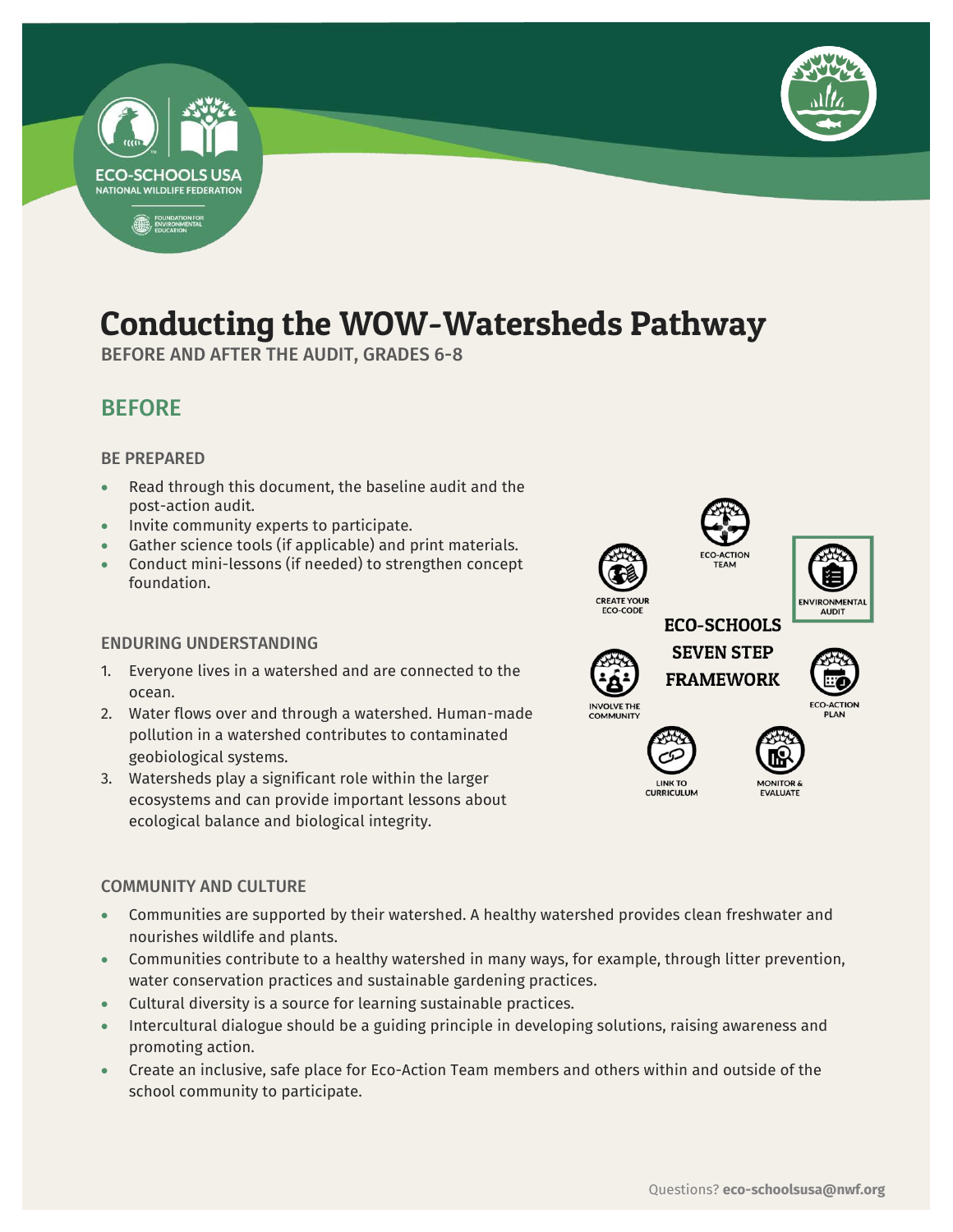

Conducting a Watershed Audit Grades 6-8

2 of 4

### INTERDISCIPLINARY CONNECTIONS

- English Convene book study groups using Eco-Fiction, such as Carl Hiaasen's Flush or Denise Getson's Dry Souls. Use watersheds as a common thread.
- Math Calculate the geographical measurements of the watershed in which the school resides using existing technology as well as measurements related to water quality.
- Technology Identify and survey existing applications available for students and the greater community to record data related to watershed health. Are the apps enough to effectively investigate watershed health? What applications need to be designed and/or are there existing apps that can be improved-suggestions to the app developer?
- History How has clean water shaped the development of cities moving from east to west?



# SUSTAINABLE C

In 2016, seventeen Global Goals for Sustainable Development were adopted by world leaders at a United Nations Summit. These goals universally apply to all countries, therefore Eco-Schools USA is committed to doing our part. Over the next fifteen years, efforts will be made by governments, institutions and citizens all across the globe to end all forms of poverty, fight inequalities and tackle climate change, while ensuring nobody is left behind.







Protect, restore and promote sustainable use of terrestrial ecosystems, sustainably manage forests, combat desertification and halt and reverse land degradation and biodiversity loss.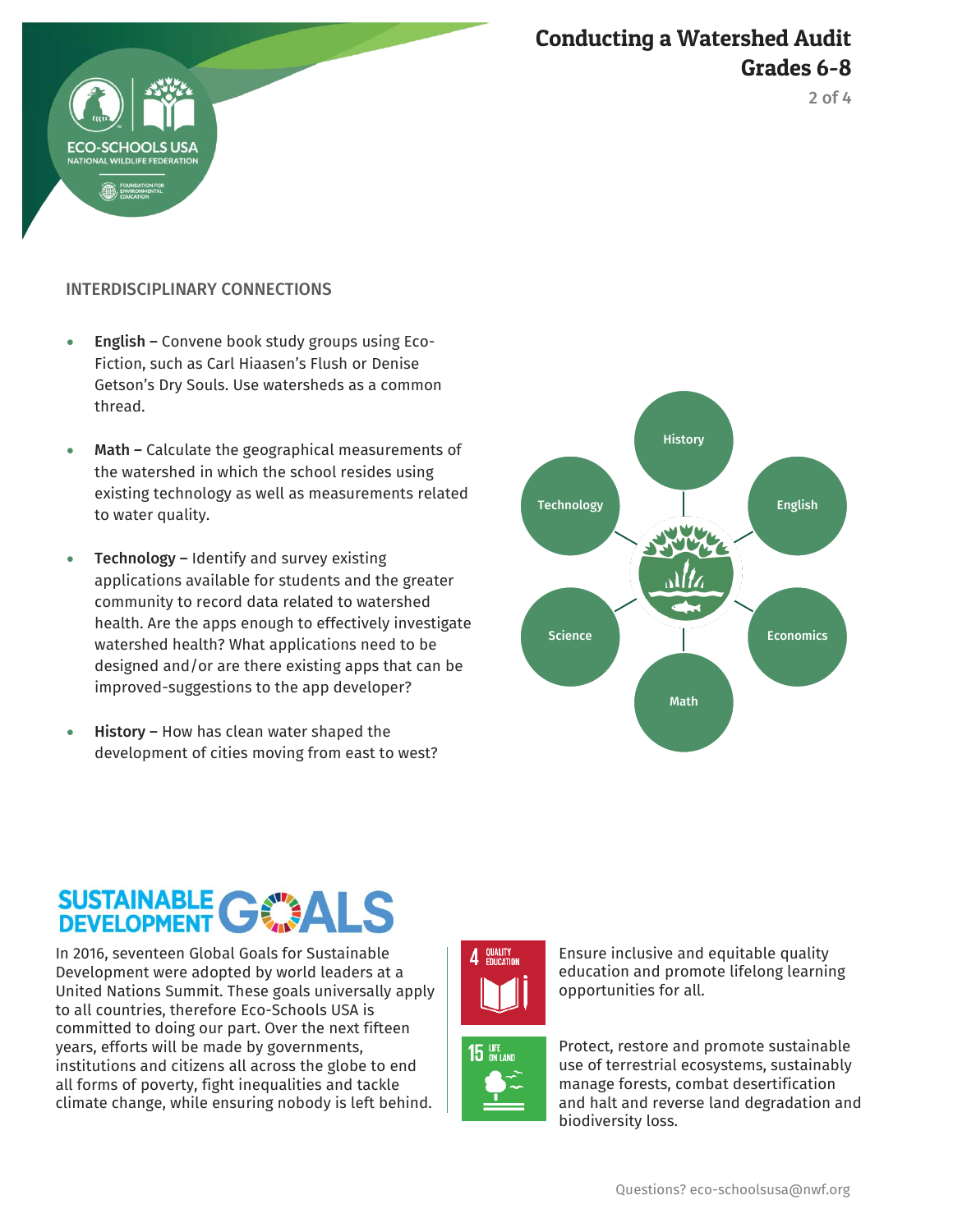

### Conducting a Watershed Audit Grades 6-8

3 of 4

### GATHER THE FOLLOWING MATERIALS

- student worksheet(s) audit form clip boards
- 

- 
- macroinvertebrate studies kits on secchi disk\*
- 
- 
- science notebook water and soil testing kits regional and/or state plant and animal field guides

### DASHBOARD METRIC

How many actions did students take to improve watershed health?

### **PROCEDURE**

- 1. Before the audit, contact local experts who are willing to assist. These individuals can provide more in depth understanding and can help direct the team when questions arise and/or concerns arise.
- 2. Read through the audit. As an Eco-Action Team determine, based on the size of your school and the tasks to be completed, how much time will be needed to complete the baseline or post-action audit.
- 3. As a team, find the best locations on the school grounds or within the surrounding community to conduct investigations.
- 4. Conduct the baseline audit and make plans to conduct the post-action audit.
- 5. Analyze the results and develop an action plan.
- 6. Frequently communicate results and plans with the school and community.



### **\*DIY Secchi Disk**

- <https://zebrazapps.com/embed/#/b2f40eb4598249c19bc3028ca532eb55>
- <http://www.des.nh.gov/organization/divisions/water/wmb/vlap/documents/secchi.pdf>